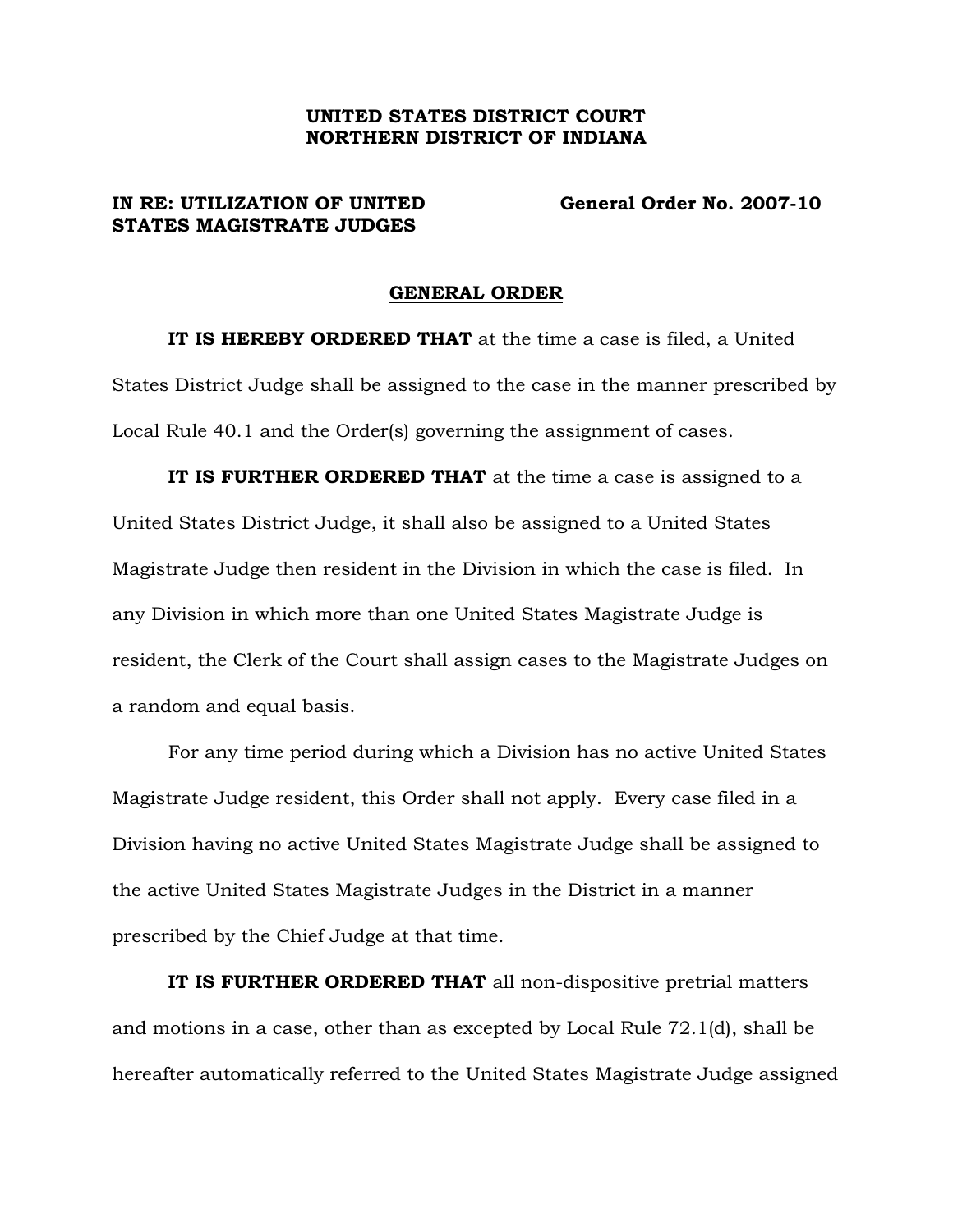to the case. The United States Magistrate Judge shall promptly hear and determine such matters and motions prescribed by Local Rule 72.1(c).

IT IS FURTHER ORDERED THAT for every civil case filed the Clerk shall notify the parties of the option to consent to jurisdiction by a United States Magistrate Judge pursuant to Local Rule 72.1(h), and, with that notification, provide a blank consent form. Any party who wishes to consent to jurisdiction by a United States Magistrate Judge shall sign the form and file it with the Clerk as soon as practicable but in any event within twenty (20) days after the initial Preliminary Pretrial Conference.

If the case became fully consented by not later than twenty (20) days after the initial preliminary pretrial conference, an entry shall be made on the docket including substantially the following: "The parties having consented pursuant to 28 U.S.C. § 636(c), this case is referred to Magistrate Judge

\_\_\_\_\_\_\_\_\_\_\_ for all purposes, and is reassigned pursuant to General Order 2007-10 from District Judge \_\_\_\_\_\_\_\_\_\_\_ to Magistrate Judge \_\_\_\_\_\_\_\_\_\_\_."

If the case became fully consented more than 20 days after the initial preliminary pretrial conference, the Clerk either (a) comply with any directive from the presiding District Judge concerning the handling of such cases (*e.g.* directing the parties to file a motion for leave to file a belated consent), or (b) prepare for the presiding Judge's consideration an order of full referral/reassignment to the designated Magistrate Judge, including within the

2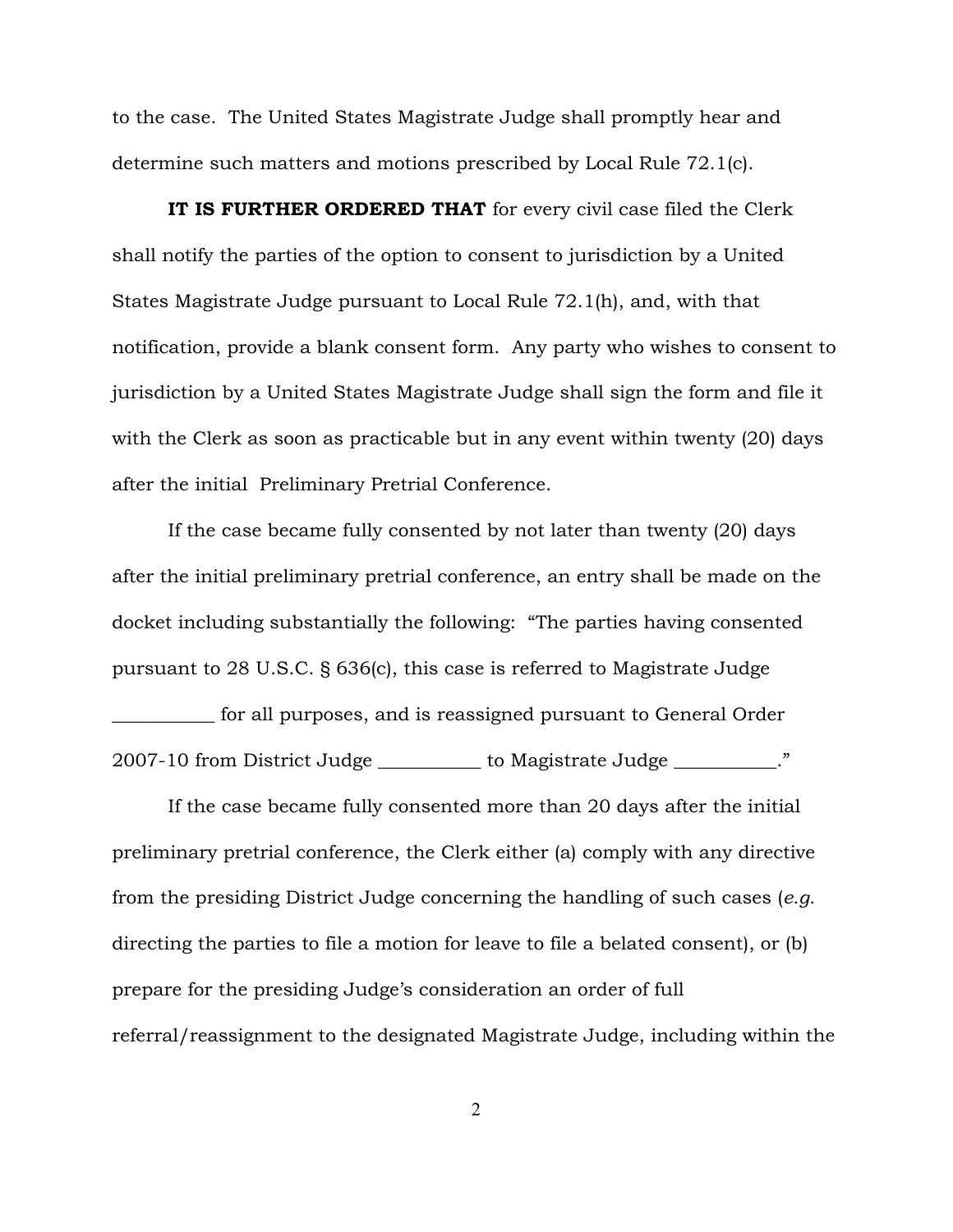order that the case "is reassigned from District Judge \_\_\_\_\_\_\_\_\_\_ to Magistrate  $Judge$   $\qquad \qquad$  ."

Nothing in this order shall be construed as a limitation of the assigned District Judge to refer, in his or her discretion, the case to a Magistrate Judge upon consent of all parties even though untimely filed.

IT IS FURTHER ORDERED THAT at the time all parties to any civil case consent to the exercise of jurisdiction by a United States Magistrate Judge pursuant to Local Rule 72.1(h), the Clerk shall automatically refer the case to the United States Magistrate Judge resident in the Division in which the case pends, and that Magistrate Judge shall then conduct all proceedings including the conduct of a jury or non-jury trial, and may order the entry of a final judgment. In any Division in which more than one United States Magistrate Judge is resident, cases shall be referred to the Magistrate Judges on a random and equal basis. Once all parties to a case consent to the jurisdiction of a United States Magistrate Judge, the United States District Judge previously assigned to the action shall exercise no further jurisdiction over the case unless it becomes no longer fully consented because of the addition of a party who fails to consent. The Chief Judge may, for good cause shown on his own motion, or under extraordinary circumstances shown by any party, vacate a reference of a civil case to a Magistrate Judge.

IT IS FURTHER ORDERED THAT in any Division with more than one

3